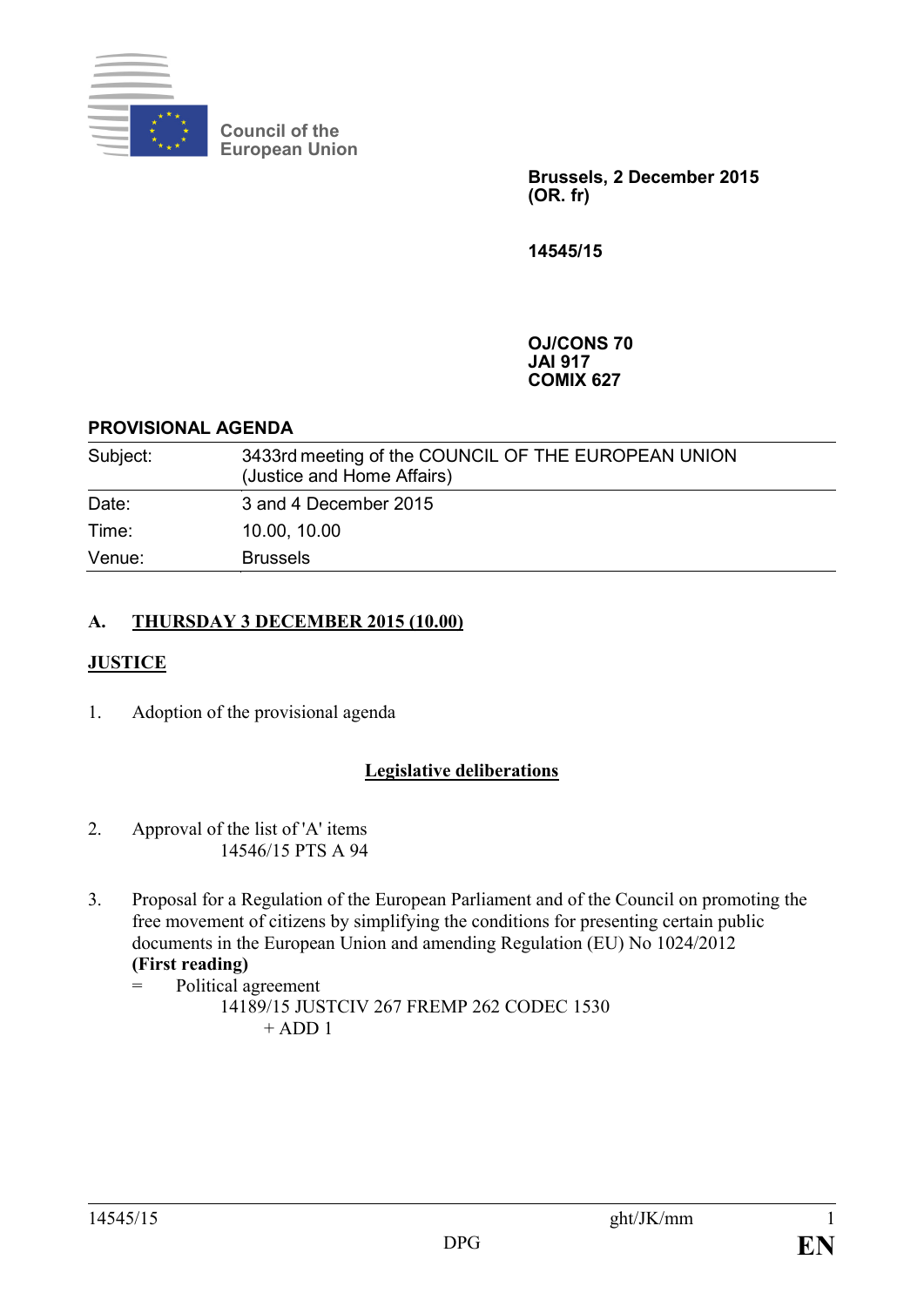- 4. Proposal for a Directive of the European Parliament and of the Council on the fight against fraud to the Union's financial interests by means of criminal law
	- **(First reading)**
	- $=$  State of play

- 5. Proposal for a Council Regulation on the establishment of the European Public Prosecutor's **Office** 
	- = Partial general approach 14718/15 EPPO 47 EUROJUST 199 CATS 129 FIN 858 COPEN 334 GAF 53
- 6. Matrimonial property regimes and registered partnerships
	- (a) Proposal for a Council Regulation on jurisdiction, applicable law and the recognition and enforcement of decisions in matters of matrimonial property regimes
		- = Political agreement 14655/15 JUSTCIV 278 14651/15 JUSTCIV 276  $+$  COR 1 REV 1 14842/15 JUSTCIV 285
	- (b) Proposal for a Council Regulation on jurisdiction, applicable law and the recognition and enforcement of decisions regarding the property consequences of registered partnerships
		- = Political agreement 14655/15 JUSTCIV 278 14652/15 JUSTCIV 277 14842/15 JUSTCIV 285
- 7. Any other business
	- Information from the Presidency on current legislative proposals

<sup>14281/15</sup> DROIPEN 149 JAI 877 GAF 51 FIN 784 CADREFIN 76 CODEC 1546  $+$  COR 1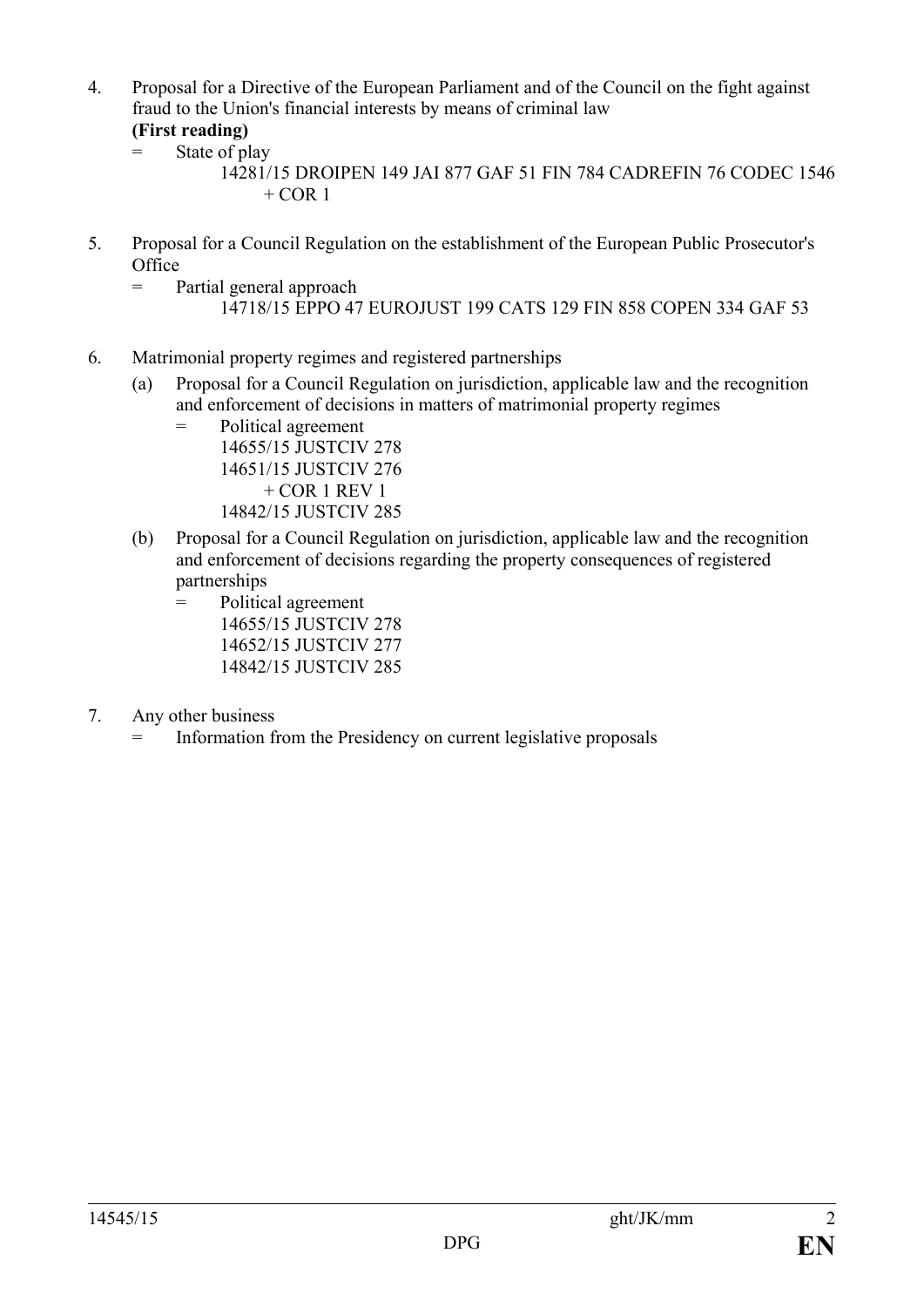## **Non-legislative activities**

- 8. Approval of the list of 'A' items 14547/15 PTS A 95
- 9. Migration crisis: aspects of judicial cooperation and the fight against xenophobia Follow-up of measures 14716/15 JAI 925 CATS 127 ASIM 159 COPEN 333 FREMP 279 JAIEX 79
- 10. Combating on-line hate speech General debate
- 11. Ensuring effective criminal justice in the digital age: what are the needs? State of play 14369/15 JAI 895 COPEN 319 DROIPEN 150 CYBER 110
- 12. Retention of electronic communication data = General debate 14677/15 GENVAL 64 COPEN 330 DROIPEN 159 JAI 924
- 13. Any other business
	- (a) Relations with the United States
		- European Union-United States JHA ministerial meeting on 13 November 2015 Information from the Presidency 14735/15 JAI 928 JAIEX 80 RELEX 981 ASIM 161 CATS 132 CYBER 117
			- EUROJUST 200 JUSTCIV 283 USA 35 DAPIX 226
		- Renewed framework for transatlantic data transfers = Information from the Commission
	- (b) European Union-Western Balkans ministerial forum on 7 and 8 December 2015 Information from the Presidency
	- (c) Work programme of the incoming Presidency
		- = Information from the Netherlands delegation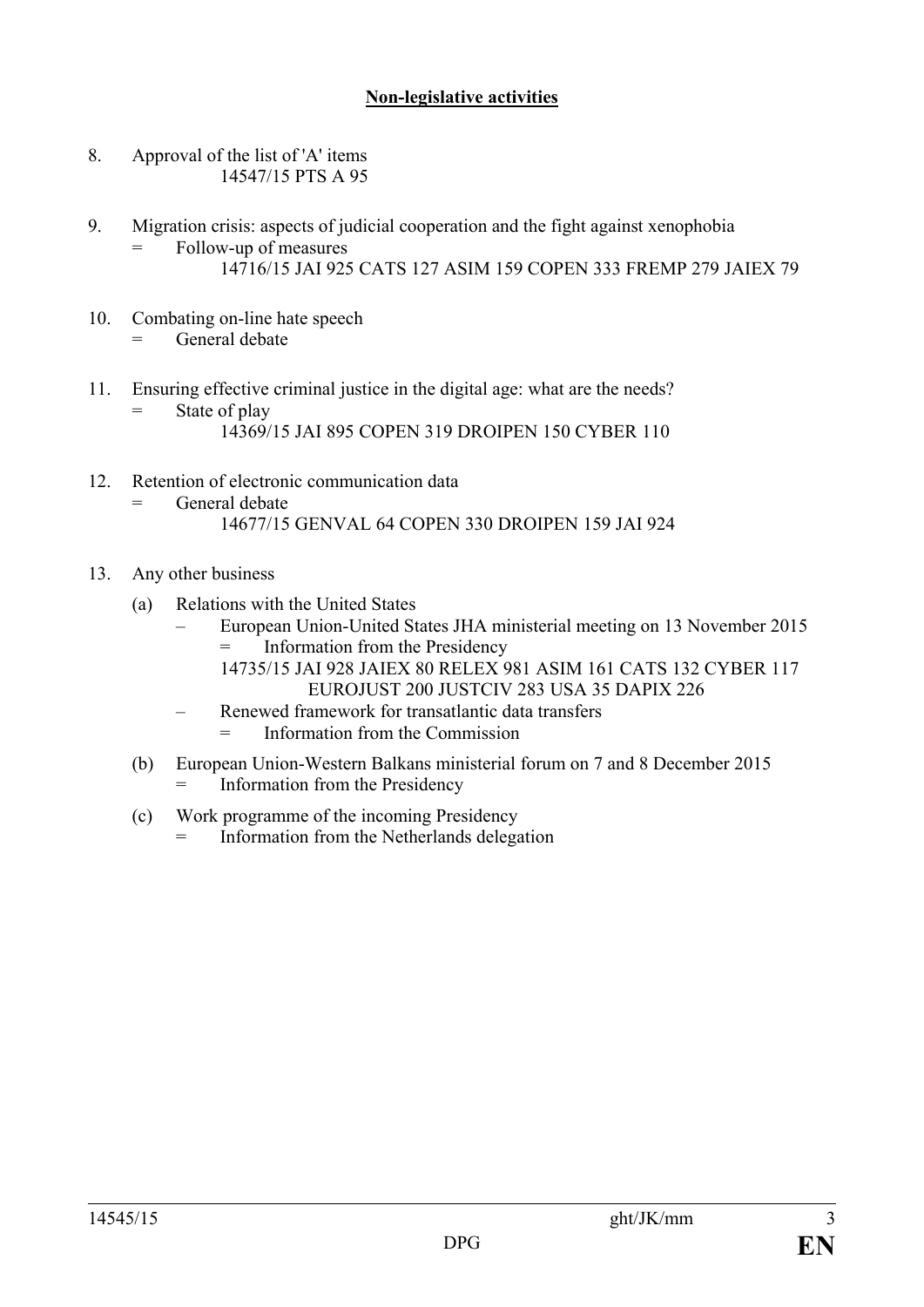# **B. FRIDAY 4 DECEMBER 2015 (10.00)**

# **HOME AFFAIRS**

## **Legislative deliberations**

- 14. Proposal for a Directive of the European Parliament and of the Council on the use of Passenger Name Record data for the prevention, detection, investigation and prosecution of terrorist offences and serious crime **(First reading)**
	- = State of play

15. Proposal for a Regulation of the European Parliament and of the Council on the European Union Agency for Law Enforcement Cooperation and Training (Europol) and repealing Decisions 2009/371/JHA and 2005/681/JHA **(First reading)**

- 16. Proposal for a Directive of the European Parliament and of the Council on the conditions of entry and residence of third-country nationals for the purposes of research, studies, pupil exchange, remunerated and unremunerated training, voluntary service and au pairing (Recast) **(First reading)**
	- Political agreement 14423/15 MIGR 64 RECH 283 EDUC 304 CODEC 1558 SOC 685  $+$  COR 1
- 17. Proposal for a Regulation of the European Parliament and of the Council establishing a crisis relocation mechanism and amending Regulation (EU) No 604/2013 of the European Parliament and of the Council of 26 June 2013 establishing the criteria and mechanisms for determining the Member State responsible for examining an application for international protection lodged in one of the Member States by a third country national or a stateless person **(First reading) [1](#page-3-0)**
	- = State of play 14513/15 ASIM 157 CODEC 1578
- 18. Proposal for a Regulation of the European Parliament and of the Council establishing an EU common list of safe countries of origin for the purposes of Directive 2013/32/EU of the European Parliament and of the Council on common procedures for granting and withdrawing international protection, and amending Directive 2013/32/EU **(First reading)**
	- = State of play
- 19. Any other business
	- Information from the Presidency on current legislative proposals

<sup>14670/15</sup> GENVAL 63 AVIATION 145 DATAPROTECT 218 ENFOPOL 372 CODEC 1608

<sup>=</sup> Political agreement 14713/15 ENFOPOL 375 CODEC 1619 CSC 299

<span id="page-3-0"></span>**<sup>1</sup>** Exceptionally, in the presence of the Associated States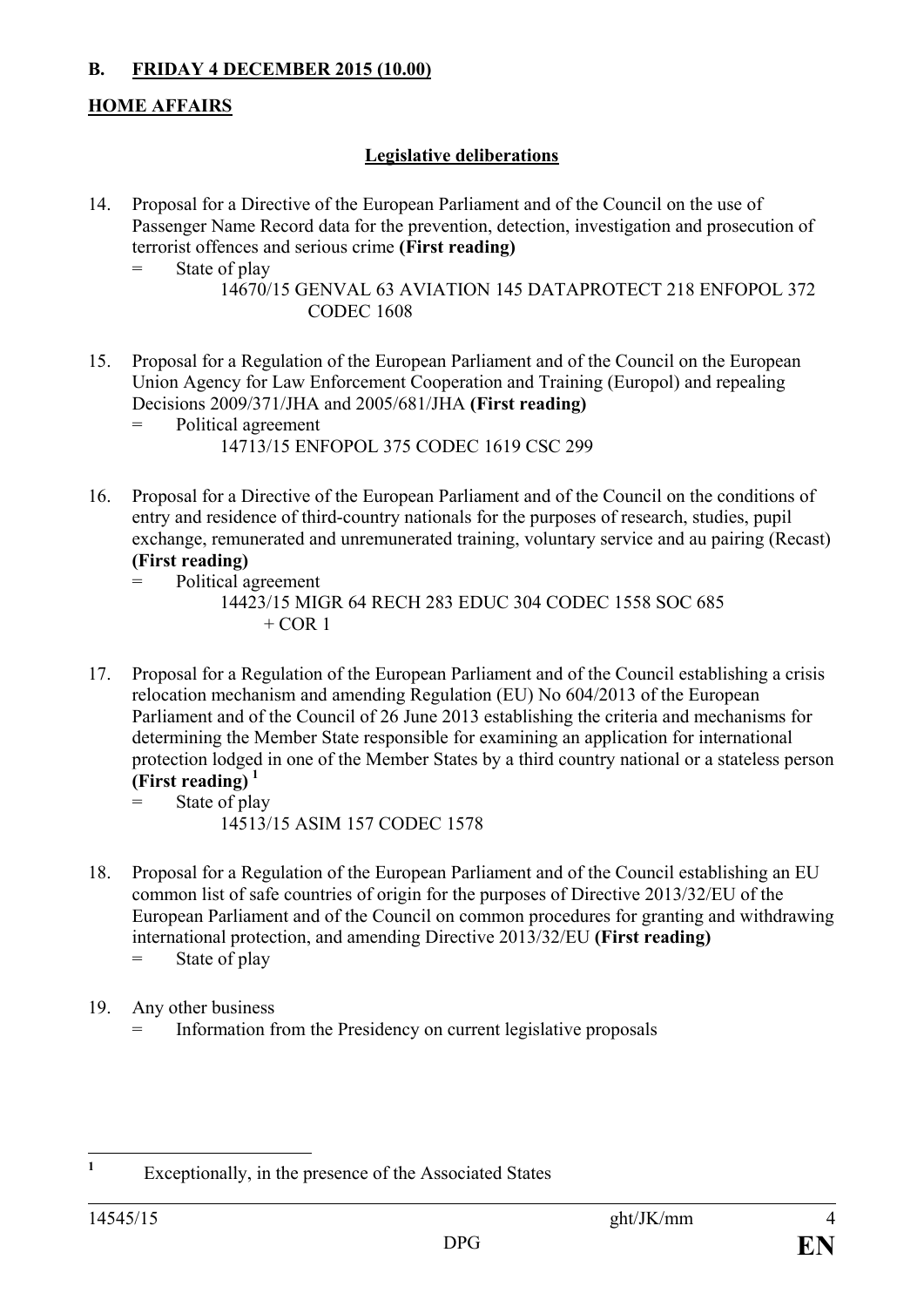### **Non-legislative activities**

20. Counter-terrorism**[1](#page-4-0)**

Presentation by the Presidency and the Counter-Terrorism Coordinator 14734/15 JAI 927 CFSP/PESC 819 COSI 159 COPS 364 ENFOPOL 376 COTER 155 SIRIS 91 FRONT 265 CATS 131 EDUC 315 14886/15 JAI 960 COSI 179 COTER 157 COPS 384 ENFOPOL 397 ENFOCUSTOM 138 ASIM 165 CATS 133 = State of play and general discussion of ongoing operations

21. Renewed EU Internal Security Strategy (2015-2020)

General debate on implementation

14636/15 COSI 158 CATS 123 JAI 922 ENFOPOL 371 ENFOCUSTOM 122 DAPIX 225 SIRIS 89 GENVAL 62 CORDROGUE 92 DROIPEN 158 COPEN 328 FREMP 278

### 22. Migration

- (a) Current situation
- (b) Monitoring of the implementation of the measures taken and future action 14733/15 JAI 926 ASIM 160 FRONT 264 RELEX 980 COMIX 636
- (c) Integrity of the Schengen area 14300/15 JAI 889 SCH-EVAL 50 SCHENGEN 37 FRONT 255 COMIX 600
- 23. Any other business
	- (a) European Union-United States JHA ministerial meeting on 13 November 2015 14735/15 JAI 928 JAIEX 80 RELEX 981 ASIM 161 CATS 132 CYBER 117 EUROJUST 200 JUSTCIV 283 USA 35 DAPIX 226
	- (b) European Union-Western Balkans ministerial forum on 7 and 8 December 2015
	- (c) Valletta Summit, 11 and 12 November 2015**<sup>1</sup>** = Information from the Presidency
	- (d) Information on the Danish referendum on 3 December 2015 = Requested by the Danish delegation 14635/15 JAI 921 COPEN 327 DROIPEN 157 CYBER 112 JUSTCIV 275 ENFOPOL 370
	- (e) Work programme of the incoming Presidency Information from the Netherlands delegation

o o o

<span id="page-4-0"></span>**<sup>1</sup>** Exceptionally, in the presence of the Associated States